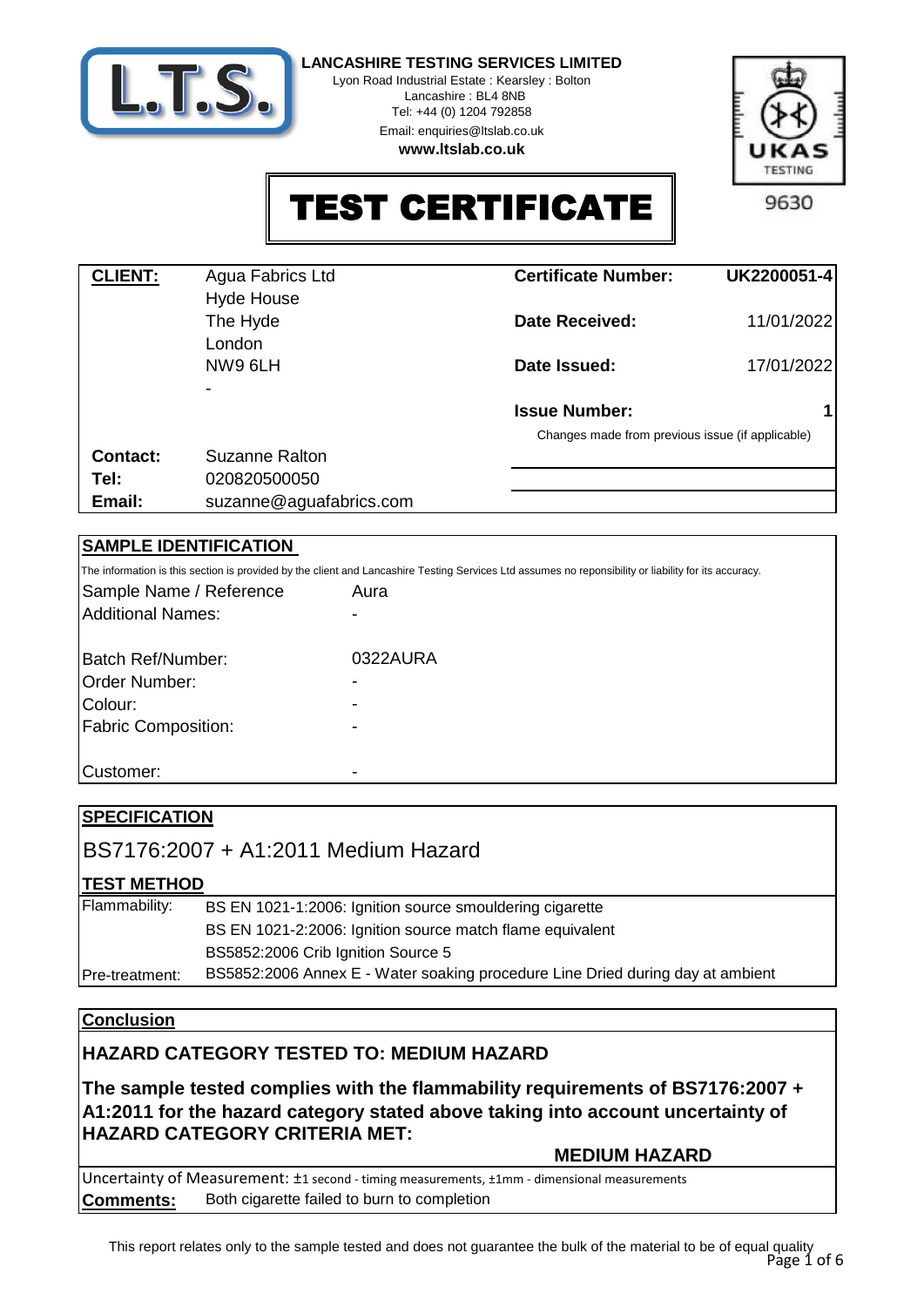

Lyon Road Industrial Estate : Kearsley : Bolton Lancashire : BL4 8NB Tel: +44 (0) 1204 792858 Email: enquiries@ltslab.co.uk

**www.ltslab.co.uk**



9630

# EST CERTIFICATE

## **Test Results:-**

#### **BS EN 1021-1:2006: Smouldering Cigarette Source**

#### **Assessment of the ignitability of upholstered furniture**

*"The following test results relate only to the ignitability of the combination of materials under the particular conditions of test; they are not intended as a means of assessing the full potential fire hazard of the materials in use."*

| Sample Code                                                                                                                                           | UK2200051<br>$-4$ |                                                                                     |                     |              |                       |  |
|-------------------------------------------------------------------------------------------------------------------------------------------------------|-------------------|-------------------------------------------------------------------------------------|---------------------|--------------|-----------------------|--|
| Sample Name / Reference                                                                                                                               | Aura              |                                                                                     |                     |              |                       |  |
| Client                                                                                                                                                | Agua Fabrics Ltd  |                                                                                     |                     |              |                       |  |
| Date of test                                                                                                                                          | 17/01/2022        |                                                                                     |                     |              |                       |  |
| Pre-Treatment                                                                                                                                         |                   | BS5852:2006 Annex E - Water soaking procedure                                       |                     |              |                       |  |
|                                                                                                                                                       |                   |                                                                                     |                     |              |                       |  |
|                                                                                                                                                       |                   | Line Dried during day at ambient temperature                                        |                     |              |                       |  |
| <b>Filling Type</b>                                                                                                                                   |                   | Carpenter/RX36110 Combustion Modified Foam Density 34-36kg/m <sup>3</sup> /105-115N |                     |              |                       |  |
| Size of test rig                                                                                                                                      |                   | Small: Back - 450 x 300 ± 2mm + Seat - 450 x 150 ± 2mm                              |                     |              |                       |  |
| <b>Test Conditions</b>                                                                                                                                | Period h          | Temperature °C                                                                      | Relative humidity % | Air Flow m/s | Volume m <sup>3</sup> |  |
| Conditioning of test specimens                                                                                                                        | $\geq$ 24         | $23+2$                                                                              | 50±5                | $≤0.2$       |                       |  |
| Testing conditions                                                                                                                                    |                   | 10-30                                                                               | 15-80               | 0.02         | $\geq 6$              |  |
| <b>Testing Source</b>                                                                                                                                 |                   | <b>Smouldering Cigarette Source</b>                                                 |                     |              |                       |  |
| Time for cigarette to smoulder to                                                                                                                     |                   | 60 minutes after placement of smouldering cigarette.                                |                     |              |                       |  |
|                                                                                                                                                       |                   |                                                                                     | Test 1              |              | Test 2                |  |
| Time for cigarette to smoulder to completion (min:sec)                                                                                                |                   |                                                                                     | 6.12                | 14.45        |                       |  |
| 3.1a Escalating combustion behaviour observed so that it was unsafe to<br>continue the test and active extinction was necessary                       |                   |                                                                                     | <b>NO</b>           | <b>NO</b>    |                       |  |
| 3.1b Smouldering which largely consumed the test assembly within the test<br>period                                                                   |                   |                                                                                     | <b>NO</b>           | <b>NO</b>    |                       |  |
| 3.1c Smouldering to the extremities of the specimen, upper or lower margins, either<br>side or to its full thickness, within the duration of the test |                   |                                                                                     | <b>NO</b>           | <b>NO</b>    |                       |  |
| 3.1d Smouldering after one hour from the beginning of the test                                                                                        |                   |                                                                                     | <b>NO</b>           | <b>NO</b>    |                       |  |
| 3.1e On final examination, evidence of active smouldering                                                                                             |                   |                                                                                     | <b>NO</b>           | <b>NO</b>    |                       |  |
| 3.2 Occurrence of flames initiated by a smouldering source                                                                                            |                   |                                                                                     | <b>NO</b>           | <b>NO</b>    |                       |  |
| <b>Test Result:</b>                                                                                                                                   |                   |                                                                                     | <b>PASS</b>         | <b>PASS</b>  |                       |  |

| <b>RESULT:</b> | <b>SMOULDERING CIGARETTE SOURCE</b> | PASS |
|----------------|-------------------------------------|------|
|                |                                     |      |

**1 Issue Number:**

Please note that copies of this original certificate are not valid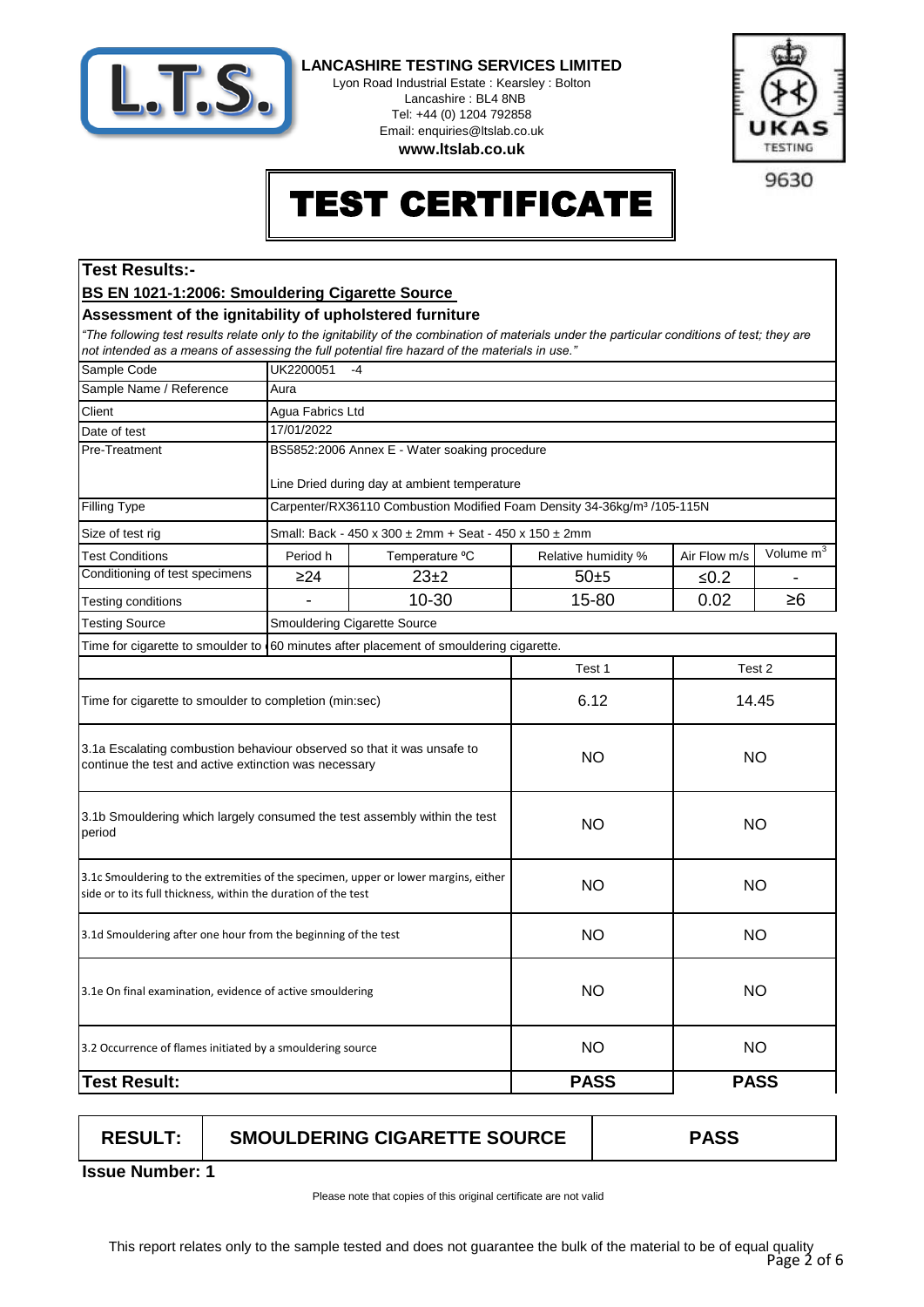

Lyon Road Industrial Estate : Kearsley : Bolton Lancashire : BL4 8NB Tel: +44 (0) 1204 792858 Email: enquiries@ltslab.co.uk

**www.ltslab.co.uk**



## TEST CERTIFICATE

9630

## **Test Results:- BS EN 1021-2:2006: Butane Source 1**

*"The following test results relate only to the ignitability of the combination of materials under the particular conditions of test; they are not intended as a means of assessing the full potential fire hazard of the materials in use."*

| Sample Name / Reference                                                                                                                                       | Aura       |                                                                                     |                        |                     |              |                       |  |
|---------------------------------------------------------------------------------------------------------------------------------------------------------------|------------|-------------------------------------------------------------------------------------|------------------------|---------------------|--------------|-----------------------|--|
| Client                                                                                                                                                        |            | Agua Fabrics Ltd                                                                    |                        |                     |              |                       |  |
| Date of test                                                                                                                                                  | 17/01/2022 |                                                                                     |                        |                     |              |                       |  |
| Pre-Treatment                                                                                                                                                 |            | BS5852:2006 Annex E - Water soaking procedure                                       |                        |                     |              |                       |  |
|                                                                                                                                                               |            | Line Dried during day at ambient temperature                                        |                        |                     |              |                       |  |
| <b>Filling Type</b>                                                                                                                                           |            | Carpenter/RX36110 Combustion Modified Foam Density 34-36kg/m <sup>3</sup> /105-115N |                        |                     |              |                       |  |
| Size of test rig                                                                                                                                              |            | Small: Back - 450 x 300 ± 2mm + Seat - 450 x 150 ± 2mm                              |                        |                     |              |                       |  |
| <b>Test Conditions</b>                                                                                                                                        | Period h   | Temperature °C                                                                      |                        | Relative humidity % | Air Flow m/s | Volume m <sup>3</sup> |  |
| Conditioning of test specimens                                                                                                                                | $\geq$ 24  | $23 + 2$                                                                            |                        | $50 + 20$           | $≤0.2$       |                       |  |
| Testing conditions                                                                                                                                            |            | 10-30                                                                               |                        | 15-80               | 0.02         | $\geq 6$              |  |
| <b>Testing Source</b>                                                                                                                                         |            | <b>Butane Flame Ignition Source 1</b>                                               |                        |                     |              |                       |  |
| Testing time limit                                                                                                                                            |            | 2 minutes after removal of burner tube (120 seconds)                                |                        |                     |              |                       |  |
|                                                                                                                                                               |            | Test 1                                                                              |                        | Test 2              |              | Test 3                |  |
| Time for flames out (sec)                                                                                                                                     |            | 0                                                                                   |                        | $\mathbf 0$         |              | 1                     |  |
| 3.1a/3.2a Escalating combustion behaviour<br>observed so that it was unsafe to continue the<br>test and active extinction was necessary                       |            | <b>NO</b>                                                                           |                        | <b>NO</b>           |              | <b>NO</b>             |  |
| 3.1b Smouldering which largely consumed the<br>test assembly within the test period                                                                           |            | <b>NO</b>                                                                           |                        | <b>NO</b>           | <b>NO</b>    |                       |  |
| 3.1c Smouldering to the extremities of the<br>specimen, upper or lower margins, either side or to<br>its full thickness, within the duration of the test      |            | <b>NO</b>                                                                           |                        | <b>NO</b>           | <b>NO</b>    |                       |  |
| 3.1d Smouldering after one hour from the beginning<br>of the test                                                                                             |            | <b>NO</b>                                                                           | <b>NO</b><br><b>NO</b> |                     |              |                       |  |
| 3.1e On final examination, evidence of active<br>smouldering                                                                                                  |            | <b>NO</b>                                                                           | NO.                    |                     |              | NO.                   |  |
| 3.2b Smouldering which largely consumed the<br>test assembly within the test period                                                                           |            | <b>NO</b>                                                                           | <b>NO</b>              |                     | <b>NO</b>    |                       |  |
| 3.2c Flame Front reached the extremities of the<br>specimen, upper or lower margins, either side or to<br>its full thickness, within the duration of the test |            | <b>NO</b>                                                                           | <b>NO</b>              |                     | <b>NO</b>    |                       |  |
| 3.2d flaming continued for more than 120 seconds<br>after removal of the burner tube                                                                          |            | <b>NO</b>                                                                           | <b>NO</b>              |                     | <b>NO</b>    |                       |  |
| <b>Test Result:</b>                                                                                                                                           |            | <b>PASS</b>                                                                         | <b>PASS</b>            |                     | <b>PASS</b>  |                       |  |
| <b>RESULT:</b>                                                                                                                                                |            | <b>BUTANE IGNITION SOURCE 1</b>                                                     |                        |                     | <b>PASS</b>  |                       |  |

**1 Issue Number:**

Please note that copies of this original certificate are not valid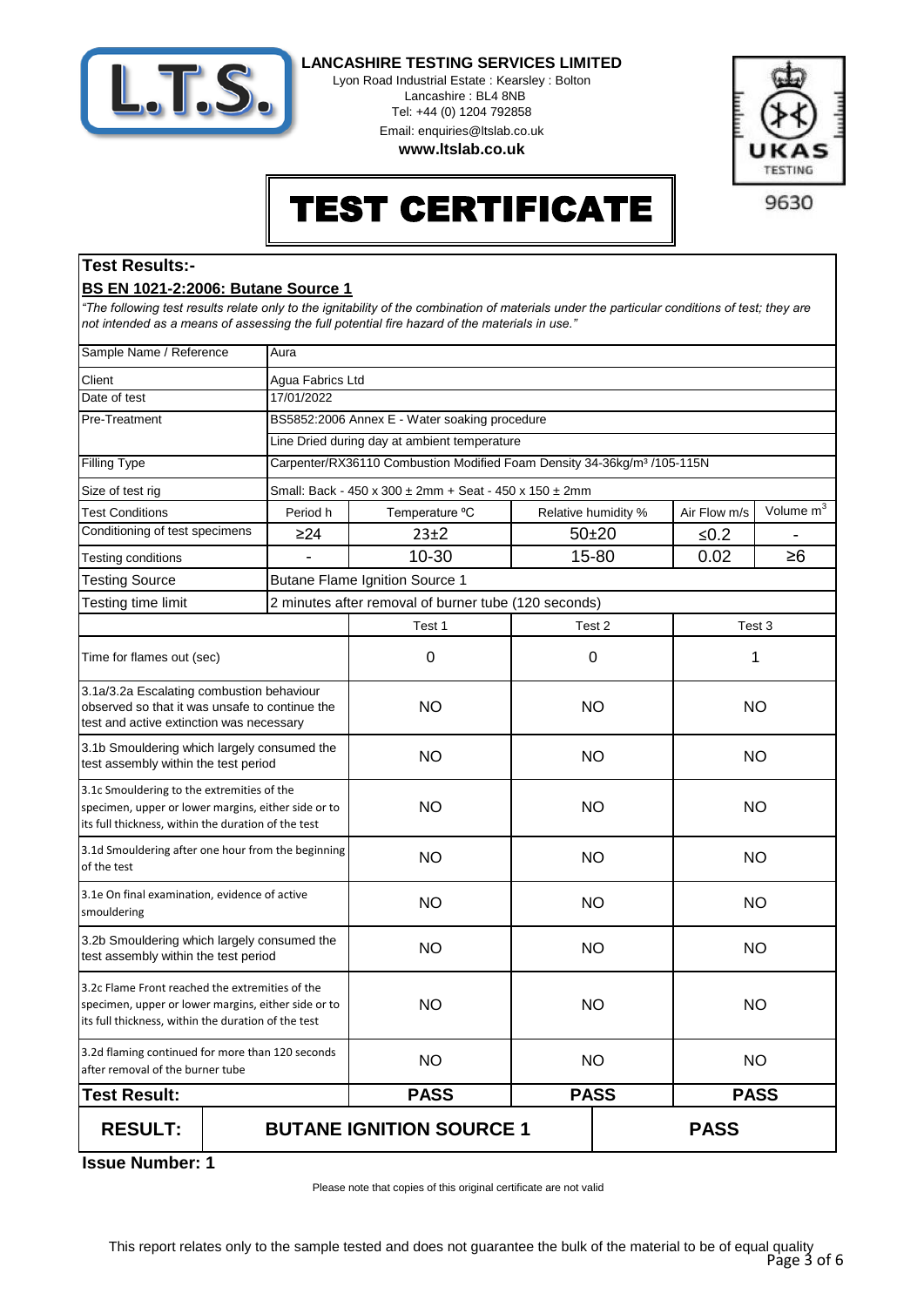

Lyon Road Industrial Estate : Kearsley : Bolton Lancashire : BL4 8NB Tel: +44 (0) 1204 792858 Email: enquiries@ltslab.co.uk

**www.ltslab.co.uk**



9630

## **Test Results:-**

#### **BS5852:2006 Crib Ignition Source 5**

#### **Assessment of the ignitability of upholstered furniture**

*"The following test results relate only to the ignitability of the combination of materials under the particular conditions of test; they are not intended as a means of assessing the full potential fire hazard of the materials in use."*

| Sample Code                                                                                                                                                                                                      | UK2200051<br>$-4$      |                                                                                                              |                     |              |                       |
|------------------------------------------------------------------------------------------------------------------------------------------------------------------------------------------------------------------|------------------------|--------------------------------------------------------------------------------------------------------------|---------------------|--------------|-----------------------|
| Sample Name / Reference                                                                                                                                                                                          | Aura                   |                                                                                                              |                     |              |                       |
| Client                                                                                                                                                                                                           | Agua Fabrics Ltd       |                                                                                                              |                     |              |                       |
| Date of test                                                                                                                                                                                                     | 17/01/2022             |                                                                                                              |                     |              |                       |
| Pre-Treatment                                                                                                                                                                                                    |                        | Water Soak to BS5852:2006 Annex E                                                                            |                     |              |                       |
|                                                                                                                                                                                                                  |                        | Line Dried during day at ambient temperature                                                                 |                     |              |                       |
| <b>Filling Type</b>                                                                                                                                                                                              |                        | Carpenter/RX36110 Combustion Modified Foam Density 34-36kg/m <sup>3</sup> /105-115N                          |                     |              |                       |
| Size of test rig                                                                                                                                                                                                 |                        | 72 hours at indoor ambient conditions and then for at least 24 hours at, Temp: $23^{\circ}$ C ± 2, 50%RH ± 5 |                     |              |                       |
| <b>Test Conditions</b>                                                                                                                                                                                           | Period h               | Temperature °C                                                                                               | Relative humidity % | Air Flow m/s | Volume m <sup>3</sup> |
| Conditioning of test specimens                                                                                                                                                                                   | 216                    | $23\pm2$                                                                                                     | $50 + 20$           |              |                       |
| Testing conditions                                                                                                                                                                                               |                        | 10-30                                                                                                        | 15-80               | $≤0.2$       | ≥6                    |
| <b>Testing Source</b>                                                                                                                                                                                            | Crib Ignition Source 5 |                                                                                                              |                     |              |                       |
| Testing time limit                                                                                                                                                                                               |                        | 10 minutes after ignition of the crib                                                                        |                     |              |                       |
|                                                                                                                                                                                                                  |                        |                                                                                                              | Test 1              | Test 2       |                       |
| Time for cessation of flaming (min.sec)                                                                                                                                                                          |                        |                                                                                                              | 3.26                | 3.36         |                       |
| Did the composite continue flaming beyond 10 minutes after the ignition of the crib?                                                                                                                             |                        |                                                                                                              | <b>NO</b>           | <b>NO</b>    |                       |
| Did the composite produce externally detectable amounts of smoke, heat or<br>glowing 60 min after ignition of the crib?                                                                                          |                        |                                                                                                              | <b>NO</b>           | <b>NO</b>    |                       |
| Did the composite display escalating combustion behaviour so that it is<br>unsafe to continue the test and requires forcible extinction?                                                                         |                        |                                                                                                              | <b>NO</b>           | <b>NO</b>    |                       |
| Did the composite smoulder or burn until it is essentially consumed within the<br>duration of the test                                                                                                           |                        |                                                                                                              | <b>NO</b>           | <b>NO</b>    |                       |
| Did the flame frony reach the lower margin, either side or pass through the full<br>thickness of the specimen within the duration of the test?                                                                   |                        |                                                                                                              | <b>NO</b>           | <b>NO</b>    |                       |
| On final examination did the composite show evidence of charring other than<br>discoloration, more the 100mm in any direction apart from upwards from the<br>nearest part of the original position of the source |                        | <b>NO</b>                                                                                                    | <b>NO</b>           |              |                       |
| <b>Test Result:</b>                                                                                                                                                                                              |                        | <b>PASS</b>                                                                                                  | <b>PASS</b>         |              |                       |

| <b>RESULT:</b> | <b>CRIB IGNITION SOURCE 5</b> | PASS |
|----------------|-------------------------------|------|
|                |                               |      |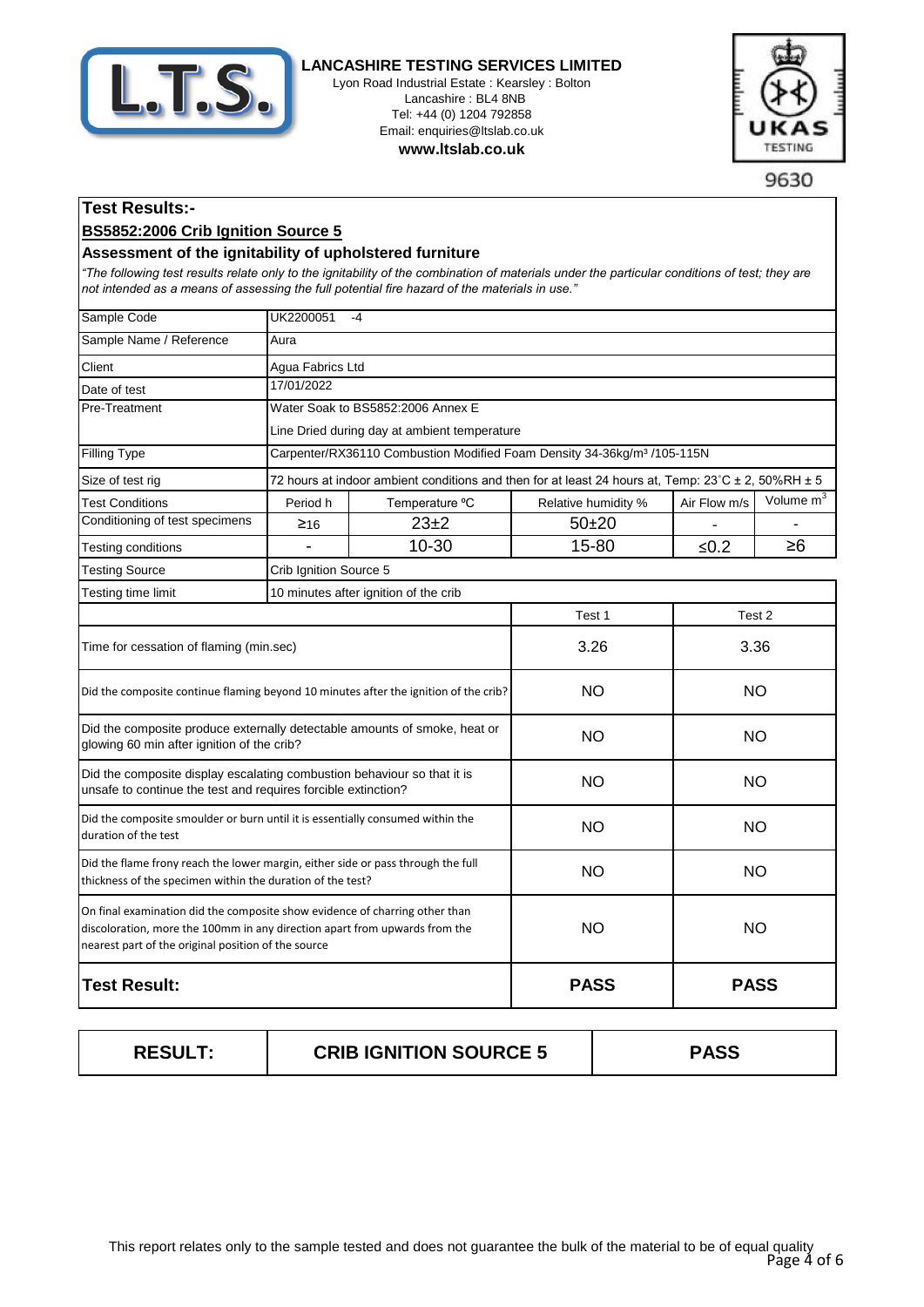

Lyon Road Industrial Estate : Kearsley : Bolton Lancashire : BL4 8NB Tel: +44 (0) 1204 792858 Email: enquiries@ltslab.co.uk

**www.ltslab.co.uk**



9630

## TEST CERTIFICATE

**Certificate Number: UK2200051-4 Date of Issue: 17/01/2022**

| <b>Craig Allardice</b> | <b>Tony Alcock</b>    | <b>John Marsh</b>     | <b>Peter Collings</b>     |
|------------------------|-----------------------|-----------------------|---------------------------|
| Laboratory Technician  | Laboratory Technician | Laboratory Supervisor | <b>Operations Manager</b> |

## **Decision Rule:**

Lancashire Testing Services have measurement uncertainties for all test standards (available on request) and have applied these measurements to the test result.

The specific level of risk is < 2.5% as stated in ILAC-G8:09/2019. Unless otherwise indicated L.T.S will apply this rule to all measurements reported.

If the measurement result plus/minus the expanded uncertainty with a 95 % coverage probability overlaps the limit, it is not possible to state compliance or non-compliance. The measurement result and the expanded uncertainty with a 95 % coverage probability will then be reported. The report will include the actual value with the uncertainty range.

Lancashire Testing Services Ltd have conducted thorough analysis of the uncertainty of all measurements carried out in the application of the standard or standards detailed in this report. Where possible any associated uncertainty of measurements have been accounted for in the working instructions, so that they have no impact on the reporting of the final result. In instances were uncertainty of measurements can only be taken into account after the test has been conducted, these uncertainty values have been stated on this report. The stated uncertainty of measurement has also been taken into account in the final reporting of the overall result.

Information provided about a customer, from a source other than the customer, shall only be shared with the customer. The provider of the information shall remain confidential to the laboratory unless agreed by the source of the information.

#### **Issue Number: 1**